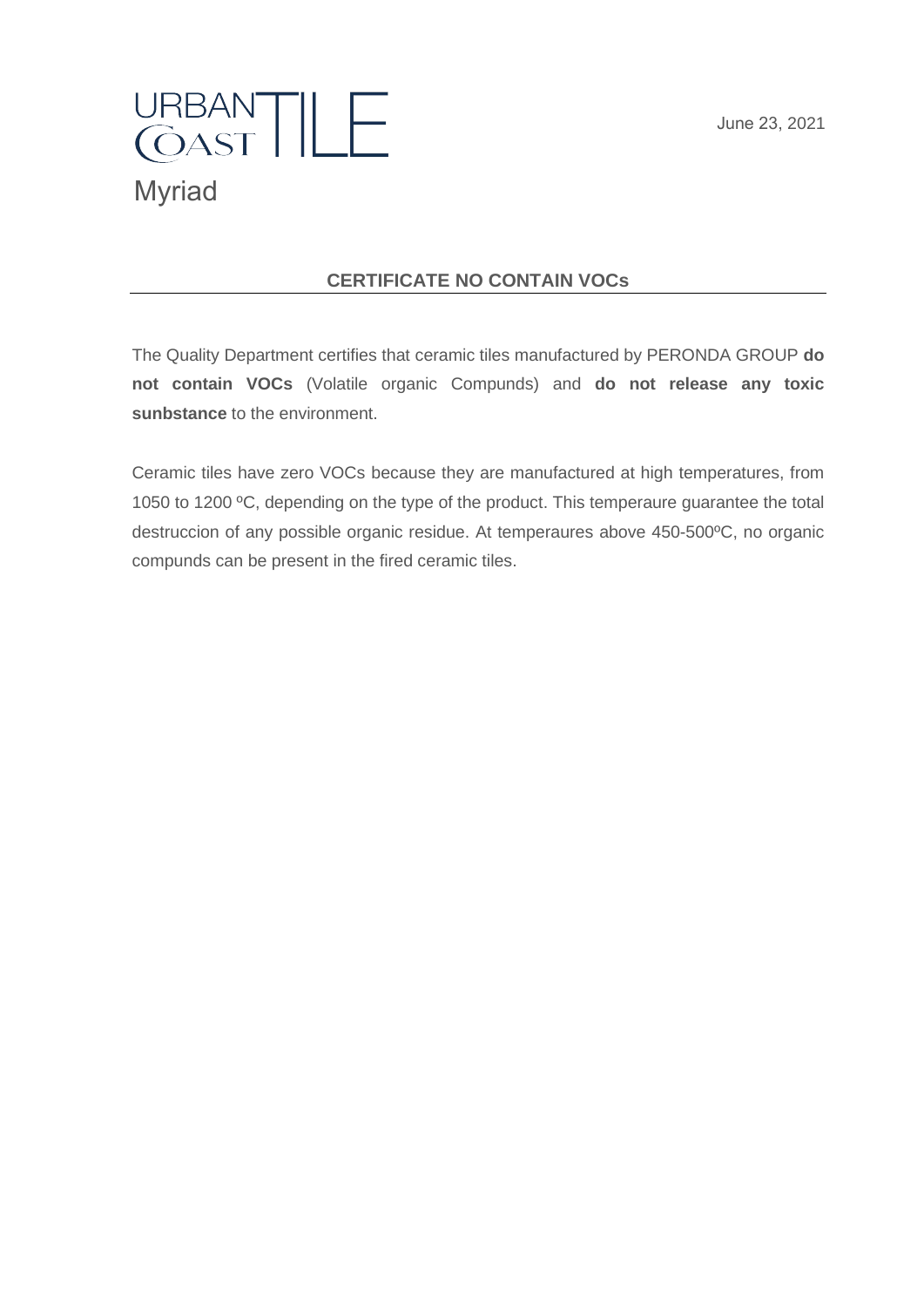# JRBANTILE<br>COASTILE

#### REQUIREMENTS FOR LEED CERTIFICATION: PORCELAIN CERAMIC TILES

In accordance with de LEED certification the ceramic tiles of the PORCELAIN CERAMIC TILES can contribute to LEED points in the following requirements:

| MR-Material & Resources (1)                   | MR Credit 4.1-4.2<br><b>Recycled Materials</b><br>Content | Minimum amount of pre-<br>consumer recycled content:<br>37%                           |
|-----------------------------------------------|-----------------------------------------------------------|---------------------------------------------------------------------------------------|
| MR-Material & Resources (2)                   | MR Credit 5.1-5.2<br><b>Regional Materials</b>            | Use of materials in a radius<br><800 km.                                              |
| <b>EQ-Indoor Environmental</b><br>Quality (3) | EQ Credit 4.3<br><b>Low-Emitting Materials</b>            | <b>No VOCs emission</b>                                                               |
| SS-Sustainable Sites (4)                      | SS Credit 7.1<br><b>Heat Island Effect</b>                | SRI (Light colours) >29.                                                              |
| ID-Innovation in design (5)                   | ID Credit 1<br><b>Environmental Innovation</b>            | •Contain of Recycled Material<br>• Global EPD (Environmental<br>Product Declaration). |

(1) Ceramic tiles of the PORCELAIN CERAMIC TILES contain a percentage of pre-consumer recycled material of 64%. Certificate of the content of recycled material is attached.

(2) Ceramic tiles are manufactured using an atomized powder as raw material, where the distance of origin is less than 800 km. Certificates are attached.

(3) None of the ceramic tiles of the PORCELIN CERAMIC TILES release VOC's (Volatile Organic Compounds) and therefore do not emit any air pollution, which translates into an increase in Indoor Environmental Quality.

(4) Ceramic tiles with light colours have a Solar Reflectance Index (SRI) equal to or greater than 29, contributing to the reduction of the "heat island effect".

(5) Ceramic tiles of the PORCELAIN CERAMIC TILES contribute to innovation in design through environmental innovation. GLOBAL EPD (Environmental Product Declaration) and ISO 14021:1999 certificates are attached.

Quality Department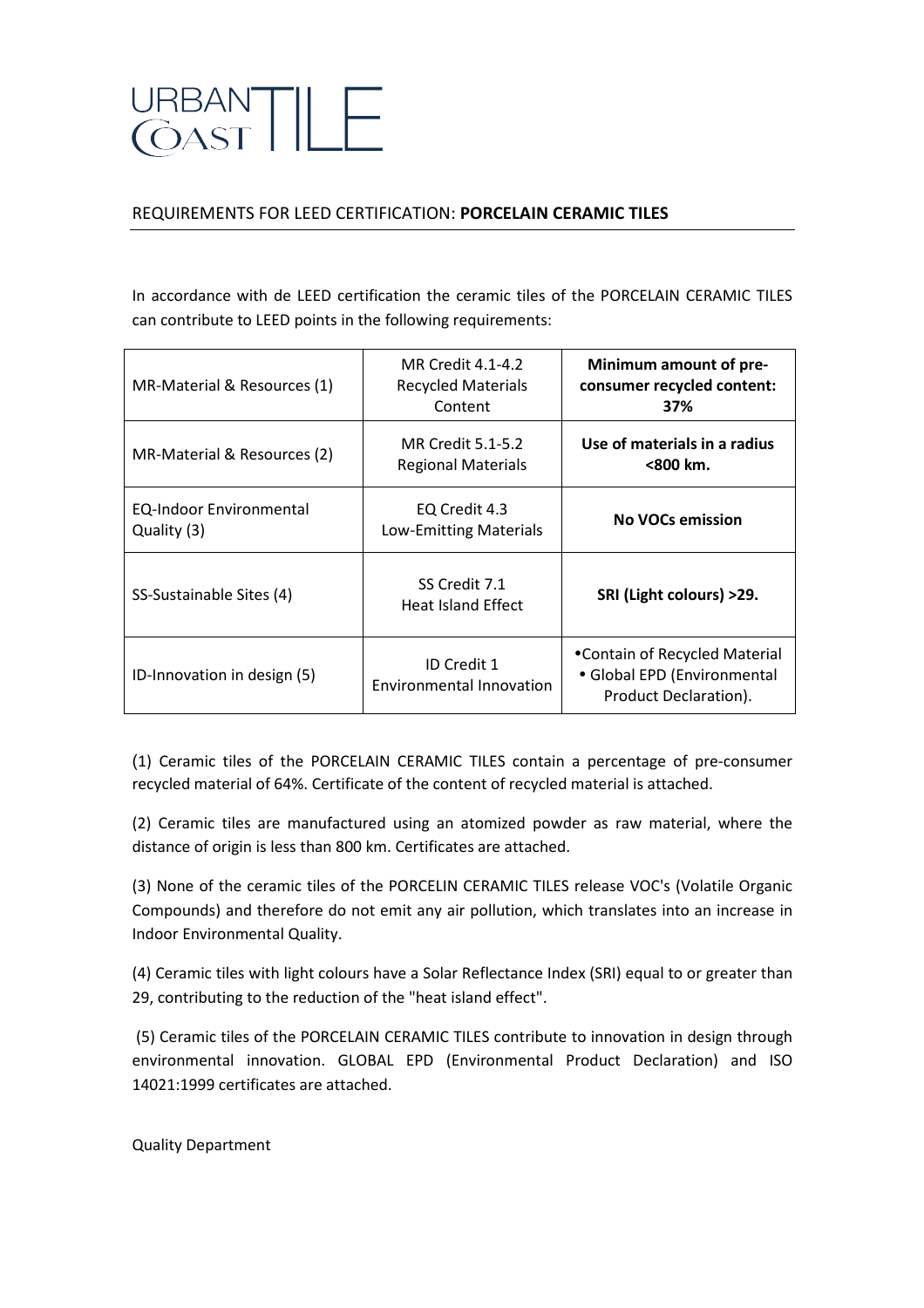## 

#### SUSTAINABLE DEVELOPMENT

The manufacture of ceramic tiles has been associated with environmental impacts. They range from the removal of the clay raw materials to disposal as solid or demolition waste after they have been installed in any building.

Our objective is reducing the environmental impacts associated with our production process and get a "greener is constantly applying the most technologies available to create an innovative, efficient and sustainable product. This "green" production allows us to increase the respect for the planet on which we live and that future generations can continue to enjoy it. Therefore, our vision is to continue to produce increasingly efficient and innovative ceramic tiles. Thanks to that our production process is characterized by:



**EFICIENCIA ENERGÉTICA** Optimización de todas las etapas del proceso productivo, que se traduce en una optimización de la energía consumida y en un aumento de la eficiencia.

Energy Efficiency: This is defined by applying the latest new technologies to increase the efficiency and profitability of the production process. The result is a decrease in the amount of natural gas and raw materials used in the manufacture of ceramic tiles. This allows us to reduce the ratio of energy consumption per square meter manufactured and also the ratio between the amounts of raw materials per square meter. All this translates into a decrease in the exploitation of natural resources which favors the nonextinction of flora and fauna, soil impoverishment, de-forestation, etc. This is a way to ensure sustainability over time so that future generations can benefit from these natural resources.

Atmospheric Emissions: In order to comply with the Kyoto Protocol, one of the main objectives of URBAN COAST TILE is to reduce the CO<sup>2</sup> emissions to the atmosphere. This allows us to contribute to the fight against climate change. The decrease in consumption of natural gas and raw materials during the productions of ceramic tiles results in a reduction of  $CO<sub>2</sub>$  emissions resulting in a reduction of global warming and a reduction of the famous "greenhouse effect". This is achieved due to the application of the most advanced and new technologies that increase the efficiency of the production process.



EMISIONES ATMOSFÉRICAS Reducción de las emisiones de CO2 a la atmosfera y cumplimiento del Protocolo de Kioto debido a la alta eficiencia energética del proceso productivo.



GESTIÓN DE RESIDUOS Minimización de los impactos ambientales generados durante nuestro proceso de producción

Waste Management: The manufacture of ceramic tiles entails the generation of number of wastes that are associated environmental impacts. Some of these wastes are reused and others are managed by an authorized manager. The main wastes generated are known as solid process losses or solid waste and water waste and they are reused in other industries such as the cement industry or atomization clay. This reduces the environmental impacts associated.